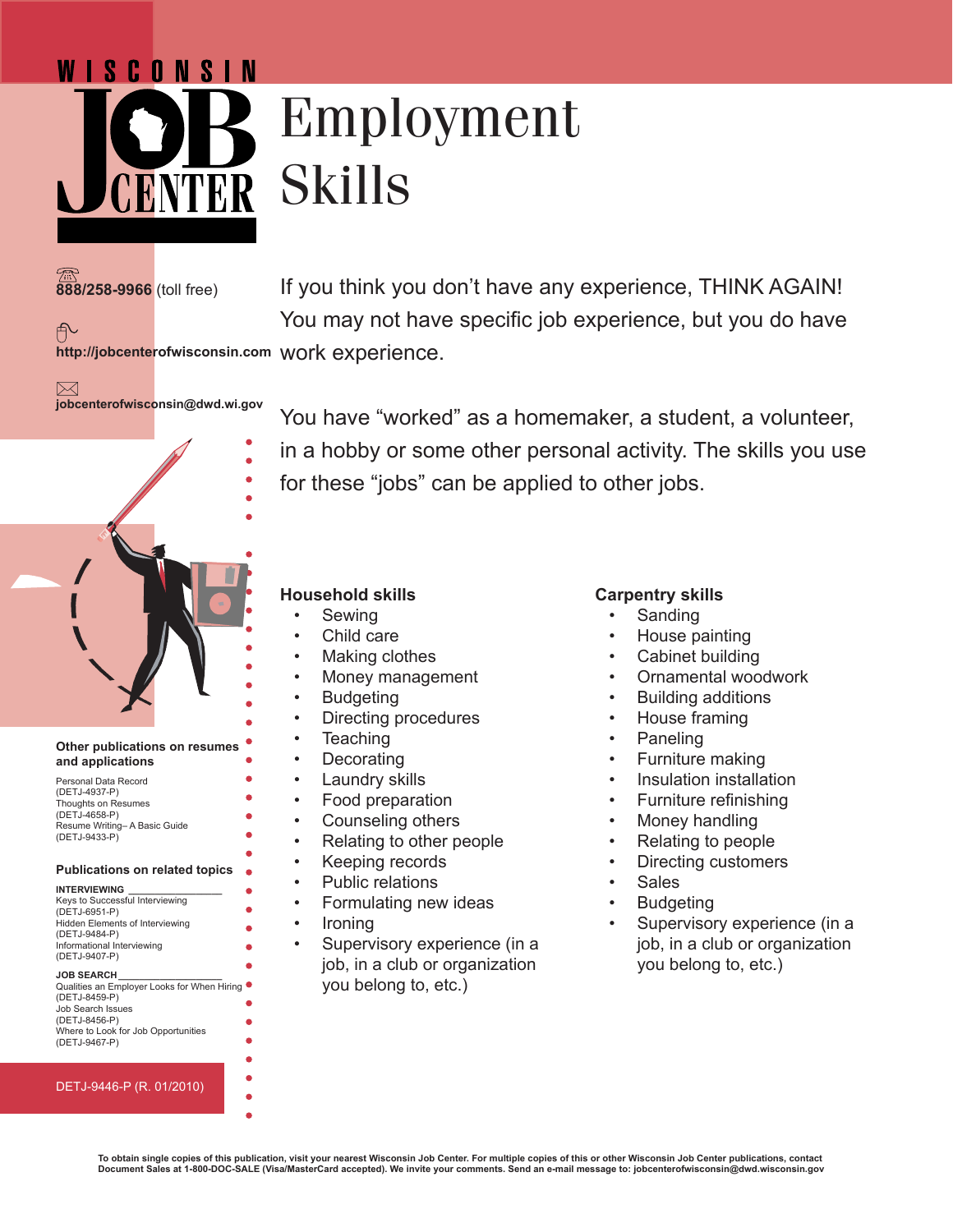#### **Kitchen skills**

- Food preparation
- Cooking food
- Dishwashing
- Washing pans
- Operating a dishwasher
- Meal planning
- **Inventory**
- Ordering supplies
- Supervisory experience (in a job, in a club or organization you belong to, etc.)
- Stocking shelves
- Hiring
- **Budgeting**
- **Scheduling**
- Directing procedures

## **Counseling skills**

- Group counseling (list what types of problems)
- Individual counseling (list what types of problems)
- Teaching (adults and/or children, volunteer or paid)
- Inter-agency work
- **Interviewing**
- Writing programs
- Supervising clients
- Directing procedures
- **Scheduling**
- Formulating new ideas
- Keeping records
- Public relations
- Researcher
- Public speaking
- Money handling
- Writing reports
- Crisis work
- Other supervisory experience (in a job, in a club or organization you belong to, etc.)

## **Gardening skills**

- Lawn care
- Flower gardening
- Landscaping
- Tree trimming
- Farming skills (please list all your skills)
- Transporting trees
- Vegetable gardening
- Pruning trees
- Grafting
- Greenhouse work
- Sales
- Surveying
- Farm laborer (list skills and machinery you can use)
- Public relations
- Money handling
- Directing customers
- Supervisory experience (in a job, in a club or organization you belong to, etc.)

## **Garage skills**

- Pumping gas
- Car tune-up
- Customer relations
- Changing tires
- Auto body repair
- Minor auto repairs
- Other kinds of auto repairs
- Repairing and maintaining diesel engine vehicles
- Money handling
- Selling
- Truck driving
- Inventory
- Stocking shelves
- Directing customers
- Public relations
- Sales
- Keeping records
- Car driving
- Supervisory experience (in a job, in a club or organization you belong to, etc.)

## **Maintenance / janitorial skills**

- Dusting
- Sweeping floors
- Washing floors
- Waxing
- Washing windows
- Cleaning rugs or carpets
- Cleaning bathrooms
- Buffing
- Polishing furniture
- Plumbing repairs
- Electrical repairs
- Window repairs
- Carpentry work
- Public relations
- Money handling
- Supervisory experience (in a job, in a club or organization you belong to, etc.)

## **Factory skills**

- **Soldering**
- Assembly line work
- Operating machinery (examples: grinder, lathe, drill press, milling machine, etc. List all you know how to use)
- **Electrical wiring**
- Stockroom work
- Unloading or loading
- **Inventory**
- Quality control
- **Packing**
- Filling orders • Welding

• Box making

Parts clerk Keeping records Stocking shelves • Directing procedures

Supervising others (in a job, in a club or organization you belong to, etc.)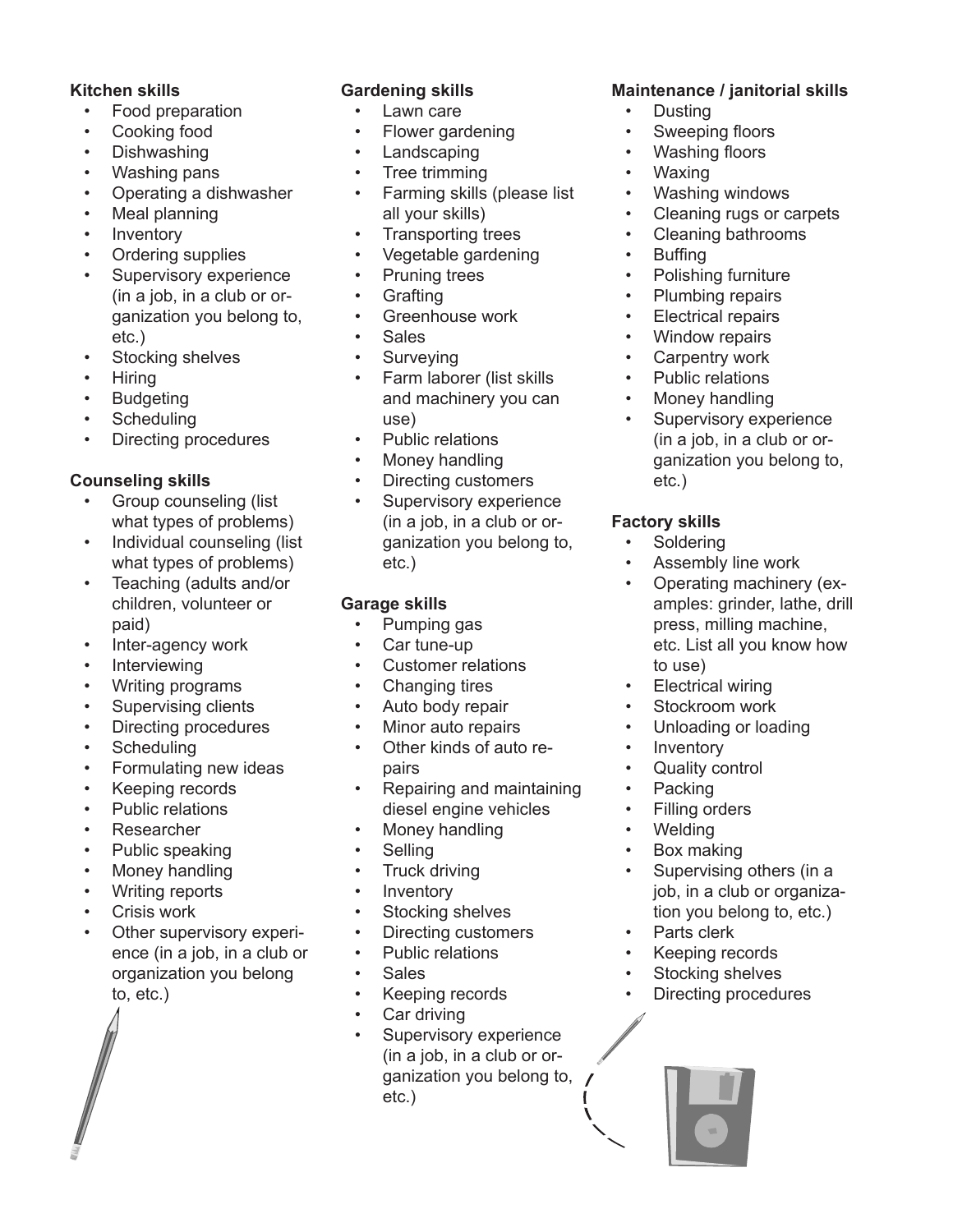#### **Teaching skills**

- Writing lesson plans
- Formulating new ideas
- Writing and grading tests
- Keeping records
- Public relations
- Writing reports
- Supervising adults and/or children within a schooltype setting (what did you supervise them to do?)
- **Scheduling**
- Directing procedures
- Individual counseling (list what types of problems)
- Group counseling (list what types of problems)
- Decorating classrooms
- Teaching various subjects or special events
- Organizing projects relating to parents and people in the community
- Working with different adult and/or child populations (list what kind of special populations)
- Other supervisory experience (in a job, in a club or organization you belong to, etc.)
- Making assignments
- Setting up classroom interest centers
- Art skills related to your teaching
- Music skills related to your teaching

#### **Bookkeeping skills**

- Accounting
- Using calculators
- Using adding machines
- Accounts payable
- Accounts receivable
- **Payroll**
- Income tax
- Typing
- Billing
- Money handling
- Keeping records

Supervisory experience (in a job, in a club or organization you belong to, etc.)

#### **Truck driver**

- Driving small trucks
- Driving diesel trucks • Hooking and unhooking
- trailer from tractor
- Backing large trucks into small openings
- City driving
- Over-the-road driving (long distance)
- Mechanical repairs
- Diesel repairs
- Loading and unloading
- Changing truck tires
- Keeping records
- Money handling
- Keeping on schedule
- Customer relations
- Supervisory experience (in a job, in a club or organization you belong to, etc.)

#### **Maintenance / repair skills**

- General repair skills (list all your areas of experience)
- Servicing office machines (example: typewriter, copiers, etc.)
- Servicing equipment (examples: telephone, lawn mowers, appliances)
- Mechanically inclined
- Relating to customers
- **Inventory**
- Money handling
- Sales
- Public relations
- Keeping records
- Supervisory experience (in a job, in a club or organization you belong to, etc.)

#### **Secretarial skills**

- Receptionist
- **Typing**
- Filing
- Answering telephone
- **Stenography**
- Typing from dictating machines
- Making appointments
- Running office machines (examples: fax machine, computers, photocopy, printing, etc.)
- Proofreading
- **Clerk duties**
- Sorting, delivering mail
- **Greeting clients**
- Order processing
- Calling clients
- Directing clients
- Public speaking
- Keeping records
- Public relations
- Researcher
- Supervisory experience (in a job, in a club or organization you belong to, etc.)

#### **Beautician**

- Hair cutting
- **Styling**
- Shampooing hair
- Giving permanents and body waves
- Cosmetics consulting
- Facials
- Manicures/pedicures
- Scalp treatment
- Hair coloring
- Hair lightening
- Appointment scheduling
- Money handling
- Public relations
- Attending classes and lectures
- Studying current beauty supplies and styles
- Ordering supplies • Record keeping

**Sales**